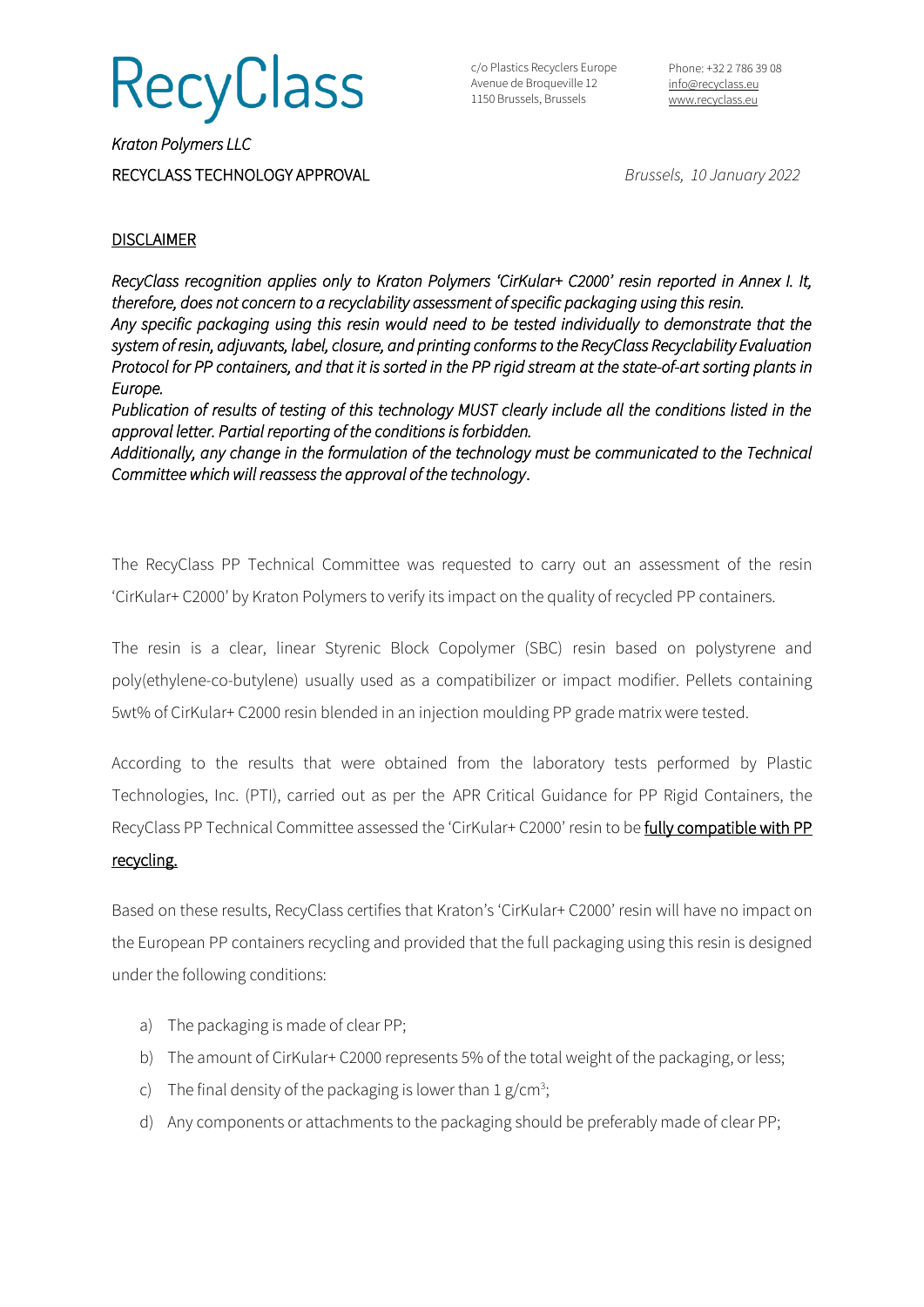- e) Applied printing technology is compatible with recycling; since several printing options are possible, it is the responsibility of the end-user to choose an appropriate combination of inks and printing process to ensure that:
	- i. the inks are non-bleeding;
	- ii. the inks comply with the European Legislation (e.g. Packaging and Packaging Waste Directive on the heavy metal concentration levels) and are EUPIA compliant;
	- iii. direct printing is limited as much as possible.

RecyClass concludes that Kraton's 'CirKular+ C2000' resin as per current market conditions and knowledge, is fully compatible with the existing European industrial recycling processes for PP containers. Indeed, the recycled plastic generated after the recycling process was successfully tested in injection moulding applications at up to 50% concentration $<sup>1</sup>$ .</sup>

It should be northworthy that unlike other approvals based on lab testing of packaging, only pellets containing the innovative technology has been tested in this study. The PP Technical Committee recommends to rather evaluate compatibility with recycling of specific resins or additives by processing them into packaging.

#### *About*

RecyClass is a comprehensive cross-industry initiative that works to advance plastic packaging recyclability and to establish a harmonized approach towards recycled content calculation and traceability in Europe. Activities within RecyClass include the development of Recyclability Evaluation Protocols and scientific testing of innovative materials which serve as the base for the Design for Recycling guidelines and the free online tool. RecyClass offers Recyclability Certifications and Recycled Content Traceability Certification for plastic packaging. Contact[: Alice.Wallon@plasticsrecyclers.eu,](mailto:Alice.Wallon@plasticsrecyclers.eu) [www.recyclass.eu](http://www.recyclass.eu/)

<sup>1</sup> [APR Critical Guidance for PP Rigid Containers](https://plasticsrecycling.org/images/Design-Guidance-Tests/APR-PP-CG-01-critical-guidance.pdf)



c/o Plastics Recyclers Europe Avenue de Broqueville 12 1150 Brussels, Brussels

Phone : +32 2 786 39 08 info[@recyclass.eu](mailto:recyclass@plasticsrecyclers.eu) www.recyclass.eu